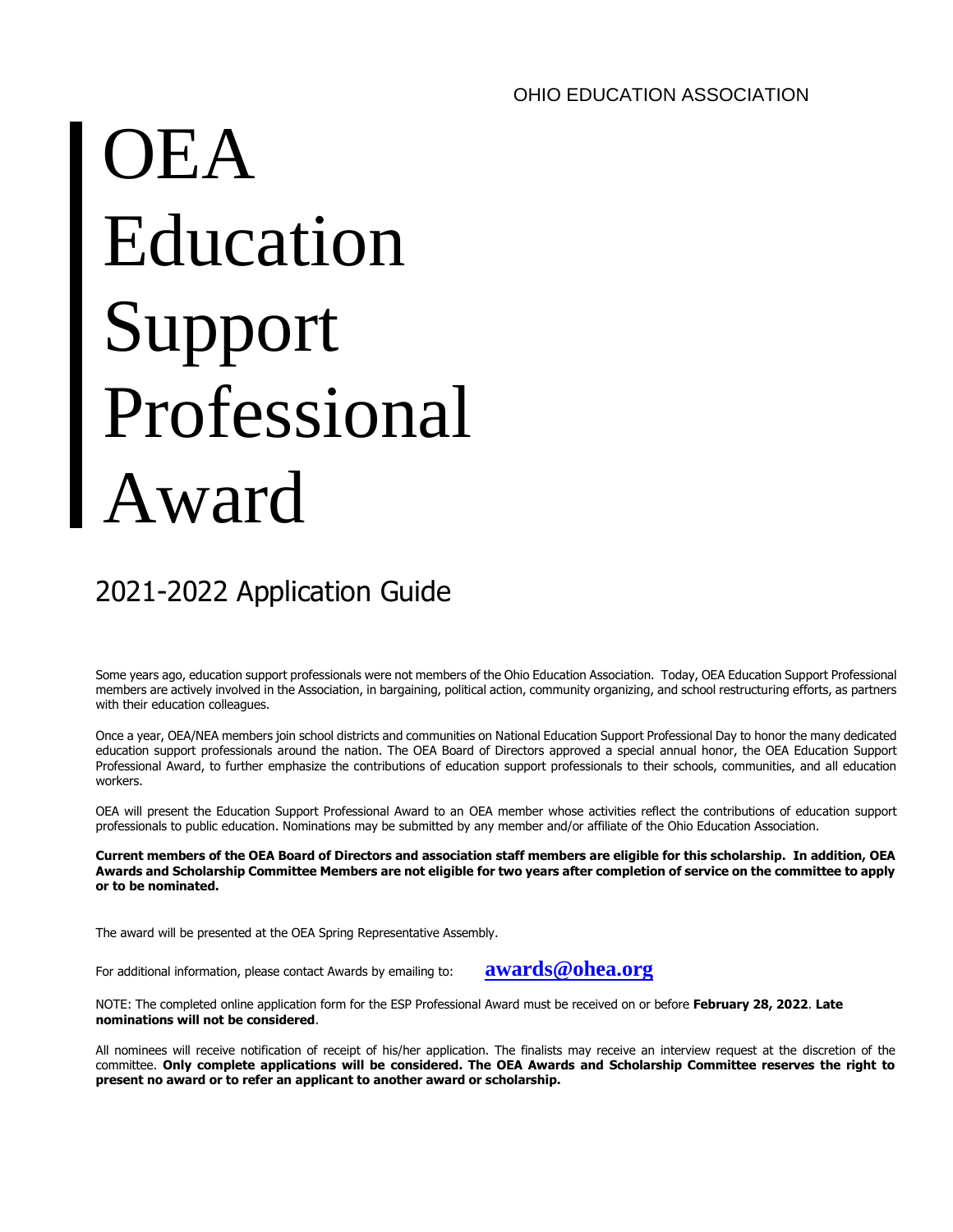#### **Education Support Professional Award Checklist**

Your online application must be received on or before February 28, 2022. **Only complete applications will be considered**. Please read the application carefully and be sure that you meet the criteria for this award.

#### **Checklist to Be Completed**

- Yes, I am a unified member of the Ohio Education Association/NEA for 2021-2022.
- $\Box$  I have read the online application and I believe that I meet all of the criteria for this award
- $\Box$  I have signed the completed online application.
- □ My local President or Vice President has been notified of my application.
- $\Box$  My application includes one letter of recommendation.
- $\Box$  My application includes a narrative statement of 500 words or less.
- $\Box$  I have not previously received this award.

#### Encouraged but not required…

 My application includes additional information or evidence that will assist the committee in their decision process. Supporting documents may include but are not limited to printed articles, awards, recognitions, brochures, agendas, correspondence, websites, photos, etc. **\*\*Attachments are limited to 10 pages.\*\***

Your application must be received by February 28, 2022. **Late and/or incomplete applications will not be considered.**

| Name:      |  |  |
|------------|--|--|
|            |  |  |
| Signature: |  |  |

Date: **Date:**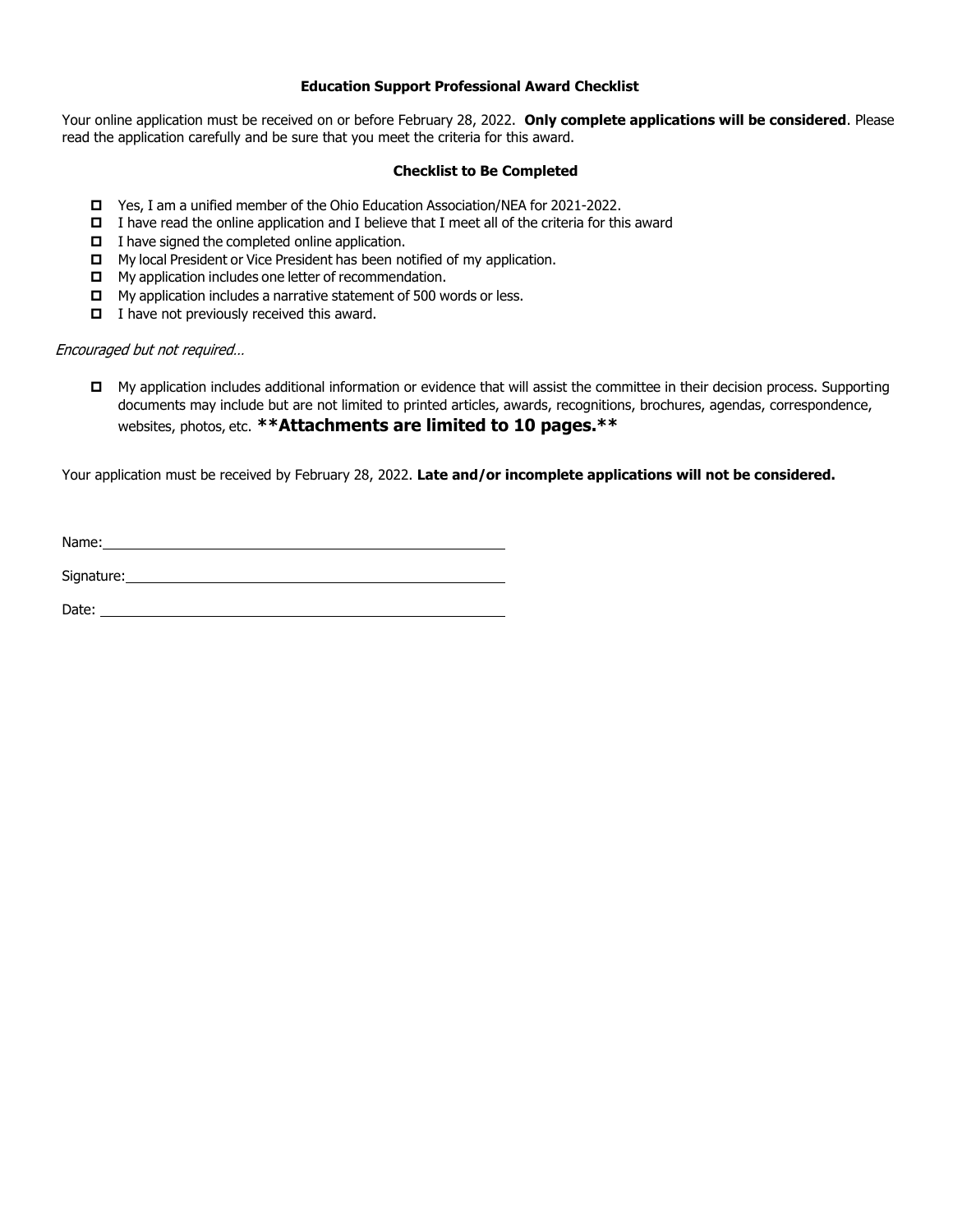## **2021-2022 OEA Education Support Professional Award Application**

### *Application Guide*

#### **Nomination to be complete online at www.ohea.org/scholarships-grant-awards**

**Once you begin the nomination you will not be able to save it until it is submitted. For this reason, it is recommended that you complete the long answer questions in a separate Word document first and then copy and paste your answers into the online form when ready.**

#### **Criteria:**

The purpose of the OEA Education Support Professional Award is to recognize an individual who shows outstanding accomplishments in one or more of the following areas:

- **Professional Practice:** Describe the worksite responsibilities and personal achievements the nominee has made in his/her classification or field. How has the nominee demonstrated leadership, creativity, and innovation at the worksite? How has his/her professional growth made a difference for the school, the students, and community?
- **Advocacy and Association Involvement:** In what ways does the nominee serve as an advocate in the day- today educational process, for members, for the profession, and for public education? How has the nominee's involvement in the Ohio Education Association or OEA affiliate(s) contributed to his/her success as a professional? How would he/she persuade a new colleague to join or become more active in the Association?
- **Community Engagement:** Specify in detail how the nominee has been involved in promoting public education in the community. In what other ways is the nominee involved in community activities/projects?
- **Personal Achievement:** How has the involvement in Association and community activities enabled the nominee to meet his/her own personal goals? What advice would the nominee give to someone entering the profession?
- **Enhancement of ESP Image:** Describe in detail how the nominee's activities have enhanced the image of Education Support Professionals at the worksite, in the Association, and in the community.
- Individual must have been an OEA member for three years as of July 29 of the award year.

#### **ESP Award Nomination Procedure**

- **1.** The screening committee will be the OEA Awards Committee. The Committee's recommendation for the OEA ESP Award will be forwarded to the OEA Board of Directors for consideration and approval.
- **2.** The recipient of the OEA ESP Award qualifies as the OEA's nominee for the NEA ESP Award.
- **3.** The recipient of the OEA ESP Award will be honored at the OEA Spring Representative Assembly.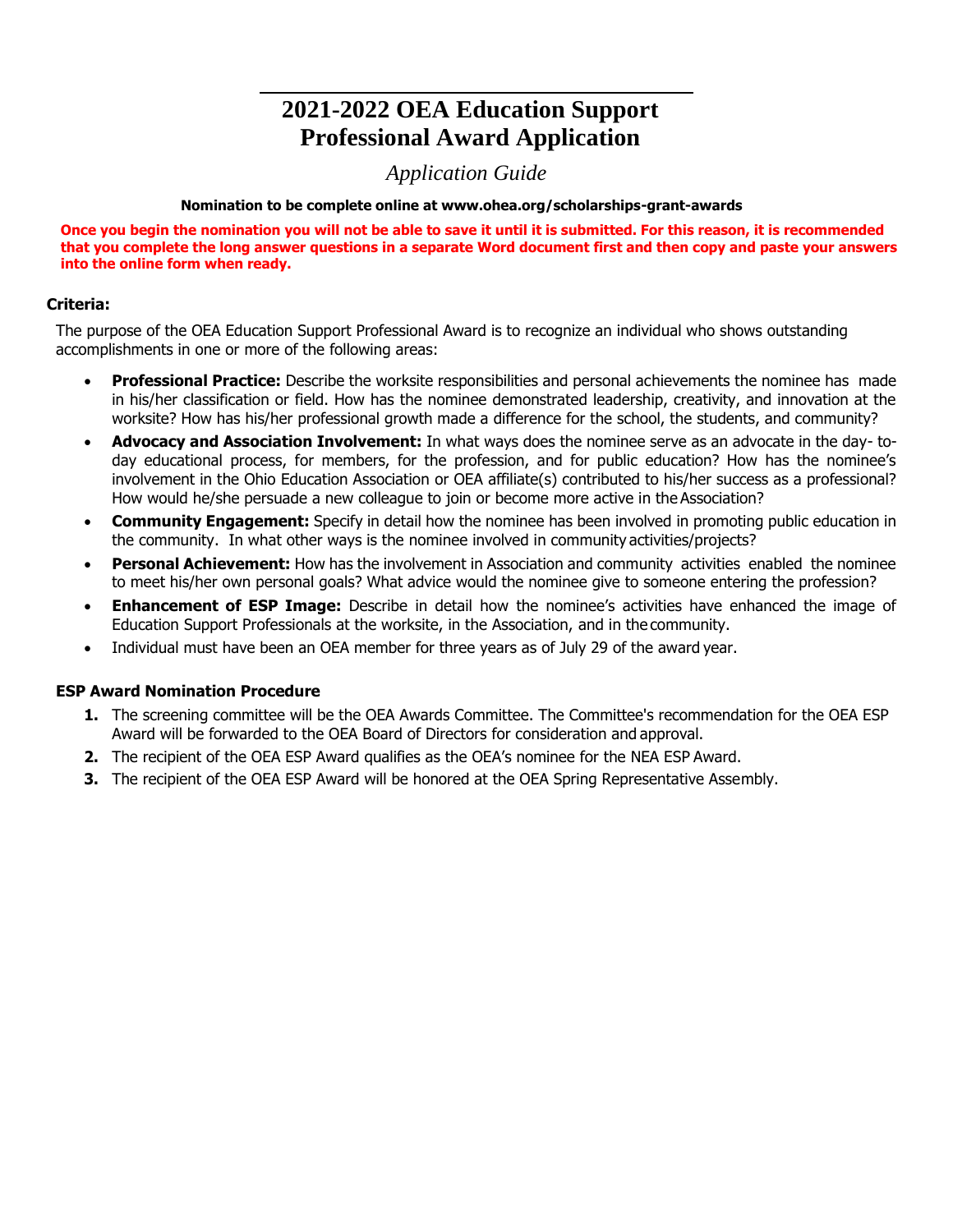#### **Nominator Information:**

|                                                | Local Association <u>experience</u> and the contract of the contract of the contract of the contract of the contract of the contract of the contract of the contract of the contract of the contract of the contract of the contrac |  |  |  |  |
|------------------------------------------------|-------------------------------------------------------------------------------------------------------------------------------------------------------------------------------------------------------------------------------------|--|--|--|--|
|                                                |                                                                                                                                                                                                                                     |  |  |  |  |
|                                                |                                                                                                                                                                                                                                     |  |  |  |  |
|                                                |                                                                                                                                                                                                                                     |  |  |  |  |
|                                                | Brief description of nominee: I hereby nominate the following person to receive the 2021-2022 OEA ESP Award:                                                                                                                        |  |  |  |  |
|                                                |                                                                                                                                                                                                                                     |  |  |  |  |
|                                                |                                                                                                                                                                                                                                     |  |  |  |  |
|                                                |                                                                                                                                                                                                                                     |  |  |  |  |
|                                                |                                                                                                                                                                                                                                     |  |  |  |  |
|                                                |                                                                                                                                                                                                                                     |  |  |  |  |
|                                                |                                                                                                                                                                                                                                     |  |  |  |  |
| $\mathcal{L} = \mathcal{L} \times \mathcal{L}$ | Nominee's Local President or Vice-President has been notified of the nomination.                                                                                                                                                    |  |  |  |  |

# **Narrative:**

Please give reasons for nomination and the qualifications of the nominee in 100 words or less. You may also include supporting documents to substantiate your nomination.

Why do you feel this individual member should receive this award? Please give specific examples of the contributions and activities of the education support professional member to his/her schools, communities and to education workers (include dates, news clippings, letters of endorsement, etc.).